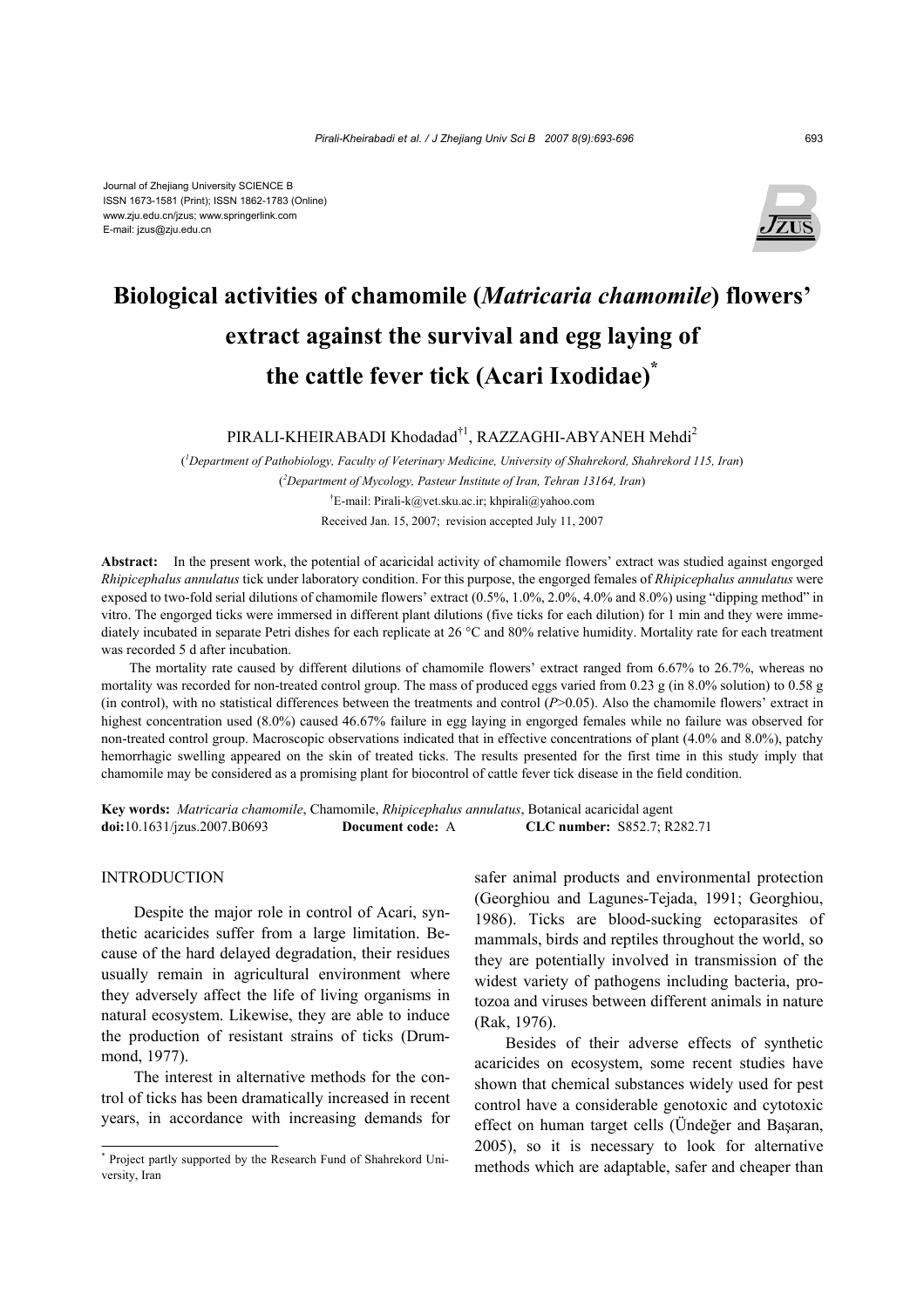chemical substance. The bacteria that are pathogenic for arthropods (Hassanain *et al*., 1997; Zhioua *et al*., 1999), as well as entomopathogenic fungi (Onofre *et al*., 2001; Samish and Rehacek, 1999) have been widely used in biocontrol of parasites. Application of medicinal plants as antagonistic agents for harmful microorganisms has a long history of a thousand years. Some investigations have been designed to use herbal medicine such as *Melaleuca alternifolia* (tea tree oil) (Iori *et al*., 2005) and extract of neem seed oil (*Azadirachta indica* A. juss) (Abdel-Shafy and Zayed, 2002) against nymph of *Ixodes ricinus* and adult stage of *Hyalomma anatolicum excavatum* (Ixodoidea: Ixodidae), respectively. Recently, Macchioni *et al*. (2004) showed the antagonistic activity of chamomile (*Matricaria chamomile*) flowers' extract against mite *Psoroptes caniculi*. In the present study, we examined the acaricidal potential of the extract obtained from the flowers of chamomile (*M*. *chamomile*) against the females of *Rhipicephalus annulatus* to elucidate its ability as a cattle fever tick biocontrol agent.

# MATERIALS AND METHODS

## **Plant extract**

Extract form chamomile flowers was prepared by Barij Essence Co. Kashan, Iran.

## **Tick rearing**

*Rhipicephalus annulatus* adults were collected from naturally infested cattle in Mazandaran Province in the north of Iran. Female ticks were selected morphologically and maintained in the laboratory at 26 °C and 80% relative humidity (RH) in test tubes for laying eggs. After hatching of the eggs, tick larvae were fed on healthy 1~3 month-old Holstein calves. Female ticks were collected from the infested calves and transferred to laboratory during 3~4 h to perform the subsequent experiments.

## **Bioassay on ticks**

Two-fold serial dilutions of extract (0.5%, 1.0%, 2.0%, 4.0% and 8.0%) were prepared in 60% EtOH and then the acaricidal effect of each dilution was tested. For this purpose, engorged females were washed with 70% EtOH. After drying, five females per replicate were immersed in each plant dilution and in control solution (ethanol 60%) for 1 min. The experiment was carried out in triplicate. Ticks were then transferred to Petri dishes containing moist filter paper and incubated for 5 d at 26 °C and 80% RH in the dark. For all dilutions, a control group of five ticks were also treated in the same manner except that they were immersed in 60% ethanol.

Ticks were studied with dissecting microscope and the mortality rate and weight of produced eggs in groups were recorded. The mortality rate was recorded daily by counting dead ticks and leaving cadavers in other dishes to observe the effects of extract on the ticks. The dead ticks were diagnosed based on the signs of cuticle darkness, stopped Malpighian tube movement and hemorrhagic skin lesions.

Failure in egg laying was then calculated. The failure in egg laying was qualitatively noticed via direct observation. For quantitating the egg laying ability, the initial female weight (IFW) for each treatment was obtained by initial weighing of engorged females using an analytical scale, before putting them in Petri dishes. The related egg laying weight (EW) was then calculated by subtraction of the weight of dead females from their IFW based on Onofre *et al*.(2001).

# **Statistical analysis**

The data were expressed as the mean±*SEM*. Groups were compared using one-way ANOVA for repeated measurements. Tukey test was used for post hoc analysis. A value of *P*<0.05 was considered significant.

#### RESULTS

### **Initial qualitative assay**

Based on the morphological observation of ticks treated and/or non-treated with chamomile flower's extract, mortality rate and also egg laying inhibition were noted (Fig.1). The cuticle of dead ticks was dark with these ticks becoming immotile. Malpighian tubes movement was also stopped and haemorrhagic swelling lesions appeared on the skin surface (Fig.1a). An engorged non-treated tick was able to lay approximately 2000 eggs in our study (Fig.1b), while a treated tick could not lay egg especially in higher concentrations of the plant extract (Fig.1a).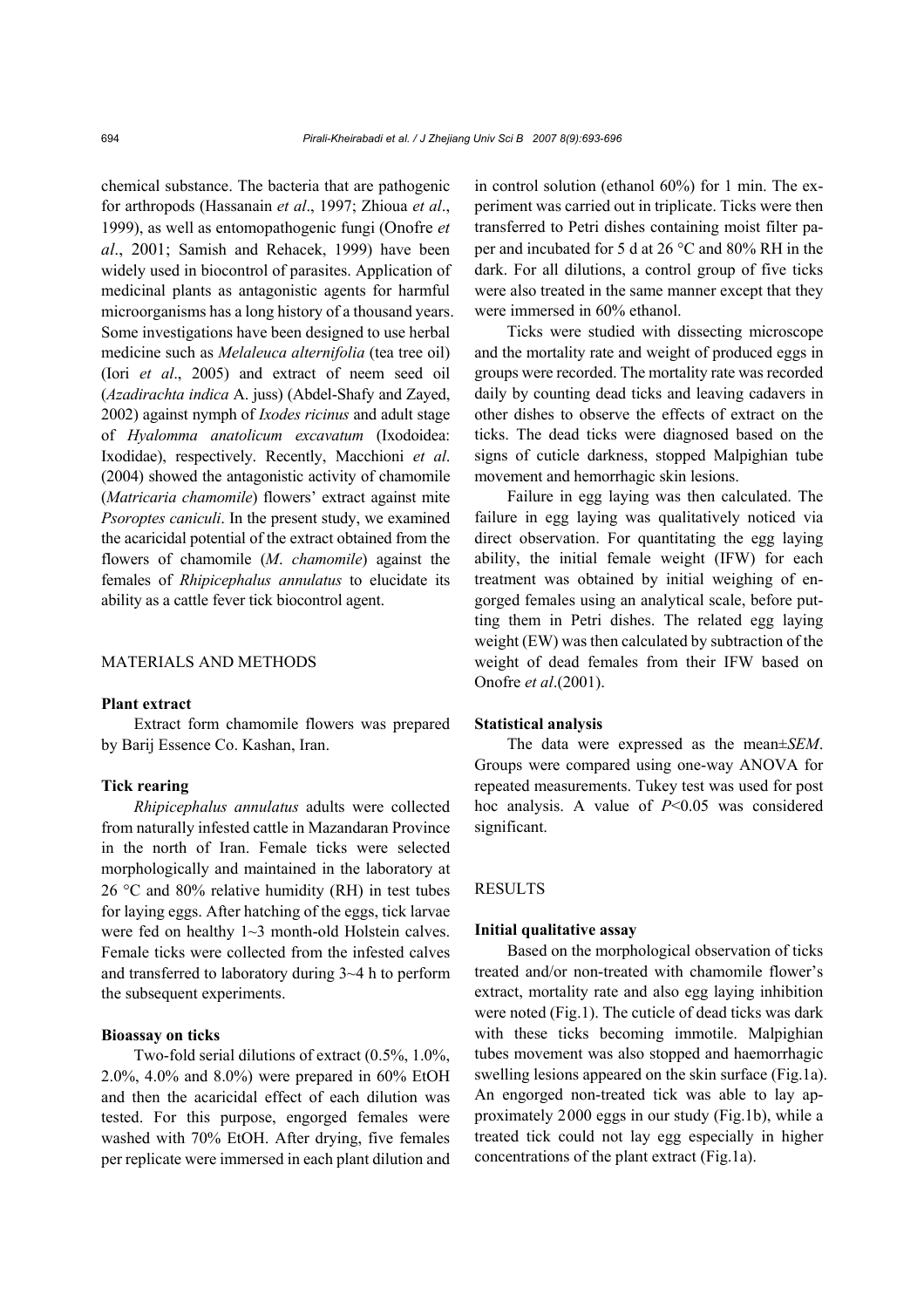

**Fig.1 Comparing a chamomile-treated dead tick (a) with a non-treated live tick (b). Tick inoculated with chamomile flowers' extract shows the major signs of death including a dark cuticle, immobilized Malpighian tubes, and haemorrhagic swelling skin lesions (arrows). In non-treated live tick, the colour of cuticle is normal and motile Malpighian tubes are easily visible (arrows). Egg laying is stopped for dead tick (a), while it is normal for live control tick (b)** 

#### **Quantification of tick inhibition**

# 1. Mortality rate

Fig.2 shows low to moderate acaricidal effect caused by different concentrations of chamomile flowers' extract. The most mortality was reported 26.67% at the highest plant concentration (8.0%). According statistical analysis chamomile flowers' extract caused low to moderate acaricidal effect which occurred in first 24 h post inoculation and was dose-dependent.



**Fig.2 Mortality rate of** *Rhipicephalus annulatus* **females caused by different concentrations of chamomile flowers' extract** 

2. Egg laying and mass of produced eggs

The acaricidal efficacies of different concentrations of chamomile flowers' extract are reported in Table 1 that shows average failure in egg laying  $(\%)$ and mass of produced eggs (g) compared with non-treated control. The analysis of variance showed no significant differences between the different dosages used in all of the parameters. The most failure in egg laying was reported for the highest concentration of extract (8.0%), which caused the eggs failure of 46.67% compared with control (Table 1). The mass of produced eggs was in the range from 0.23 g for 8.0% concentration to 0.36 g in 0.5% concentration compared with the control group which was 0.58 g at the end of experiment period.

**Table 1 Failure in egg laying and mass of produced eggs of** *Rhipicephalus annulatu***s engorged females treated with different concentrations of chamomile flowers' extract after 5 d post inoculation** 

| Concentration                                      | Failure in egg    | Mass of produced |
|----------------------------------------------------|-------------------|------------------|
| of extract $(\% )$                                 | laying $(\%)$     | eggs(g)          |
| 0.5                                                | $13.33 \pm 6.67$  | $0.36 \pm 0.11$  |
| 1.0                                                | $26.67 \pm 13.3$  | $0.32 \pm 0.13$  |
| 2.0                                                | $26.67\pm 6.7$    | $0.28 \pm 0.03$  |
| 4.0                                                | $40.00 \pm 11.54$ | $0.34 \pm 0.04$  |
| 8.0                                                | $46.67 \pm 17.64$ | $0.23 \pm 0.10$  |
| Control                                            | 0.0               | $0.58 \pm 0.03$  |
| The data are expressed as mean± <i>SEM</i> ; $n=3$ |                   |                  |

## **DISCUSSION**

During the last decades, plant extracts were widely used against phytophagous pests and mosquitoes (Arnason *et al*., 1987; Balandrin *et al*., 1985; Chavan and Nikam, 1988).

It has been shown that the extract of flower heads of chamomile (*Matricaria chamomile*) contains angelic acid (2-meyhyl-2-butenoic acid), azolen, chamazulene (1,4-dimethyl-7-etazulene), α-bisablol, sineol, maricarin and matricin as major constituents (Franz, 1980). Chamomile has been used in traditional medicine for thousands of years, and it has been widely used in Europe. It is a popular treatment for numerous ailments, including sleep disorders, anxiety, digestion/intestinal conditions, skin infections/ inflammation (including eczema), wound healing, infantile colic, teething pains, and diaper rash. In the US, chamomile is best known as an ingredient in herbal tea preparations advertised for mild sedating effects.